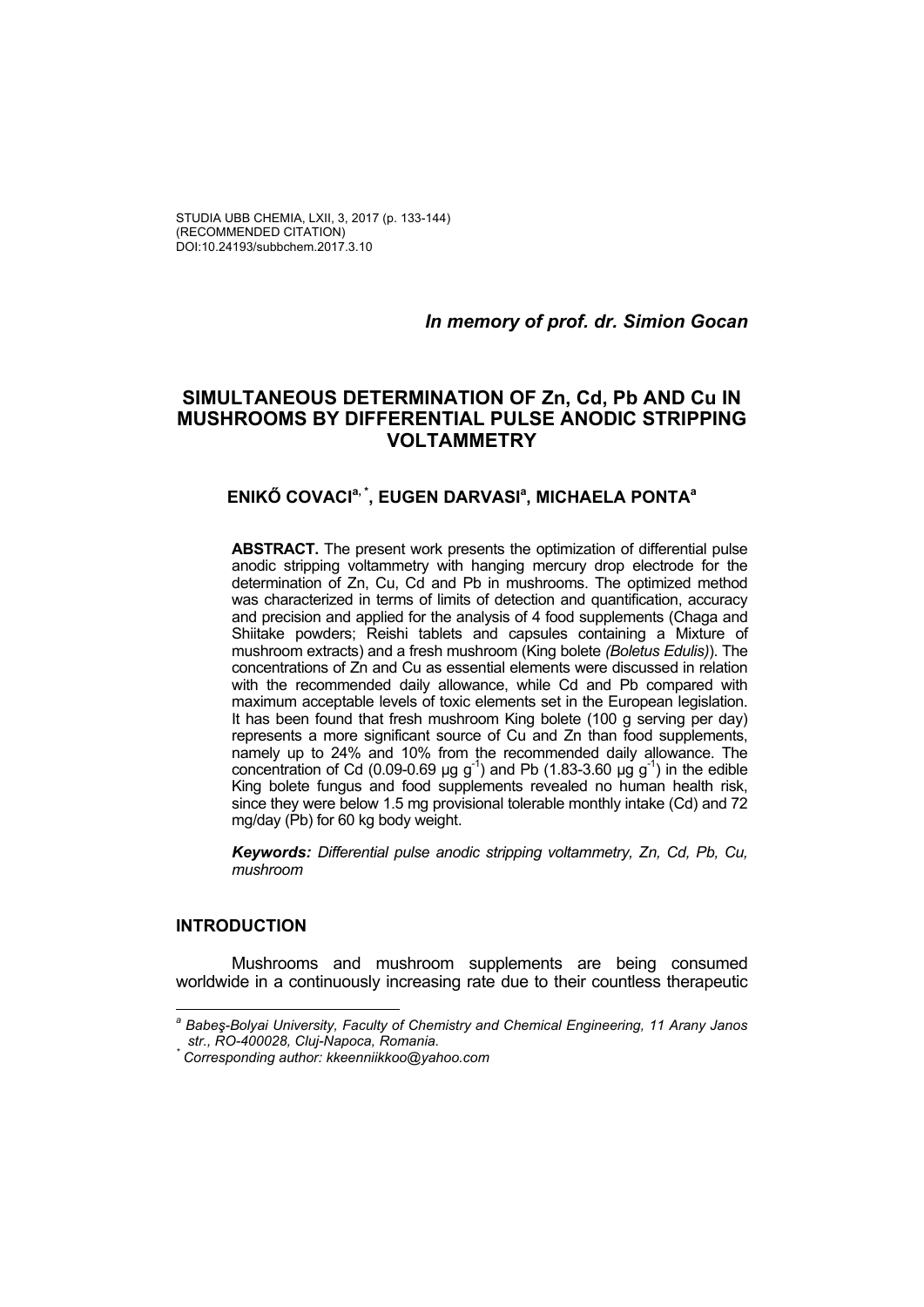effects, such as anticancer, antioxidant, immunostimulator and antihypercholesterolemic effects [1-8], although it has to be mentioned that so far no scientific evidence exists that proves these claims [9]. The most used medicinal mushrooms, like Reishi, Shiitake, Turkey tail, Chaga and Lion's mane, originate from China and Japan, where they have been used for centuries to treat many diseases [9]. Mushrooms, medicinal or edible, are known to be able to accumulate essential elements (e.g. Zn, Cu) and toxic heavy metals (e.g. Cd, Pb) [10], depending on species and environmental factors (soil composition, pollution) [11]. Some food supplements have had to be recalled because of noncompliance related to heavy metal content [12].

The importance of Cu and Zn determination is due to the fact that they are essential for the human organism as part of many essential proteins and enzymes with key roles in metabolic processes [13, 14]. The recommended values for daily allowance for adults set in Commission Regulation 2008/100/EC are 10 mg Zn and 1 mg Cu [15].

Cd and Pb determination are even more important because of their high toxicity and easy intake route, namely ingestion with contaminated foods. Cd negative effects include impaired immune and kidney functions [16], while Pb toxic effects cause damage of the central and peripheral nervous system, renal functions and vascular system [17].

Anodic stripping voltammetry is an attractive method for the determination of both essential and toxic metals in mushrooms with several advantages, such as the ability for simultaneous determination with good sensitivity, selectivity, precision and accuracy, possibility of element speciation and non-expensive instrumentation compared to other techniques such as graphite furnace atomic absorption spectrometry (GFAAS) [2,11] and inductively coupled plasma optical emission spectrometry (ICP-OES) [10,18,19]. Several researchers found differential pulse anodic stripping voltammetry (DPASV) with hanging mercury drop electrode (HMDE) suitable for the determination of Zn, Cd, Pb and Cu in a large variety of samples [20-27].

The aim of this study was quantification of Zn, Cd, Pb and Cu in mushrooms by DPASV with HMDE using the standard addition method. Prior determinations an optimization study was conducted regarding working conditions (deposition time, mercury drop size and concentration/volume of the solution used for standard additions) to achieve the best analytical performances. The method was characterized in terms of limit of detection, limit of quantification, precision and accuracy and applied for the analysis of mushroom food supplements (Reishi, Chaga, Shiitake and a Mixture of mushrooms extracts), and fresh mushroom (King bolete). The concentrations of Zn and Cu as essential elements found in samples were discussed in relation with the recommended daily allowance set in Commission Directive 2008/100/EC [15]. Cadmium and Pb were examined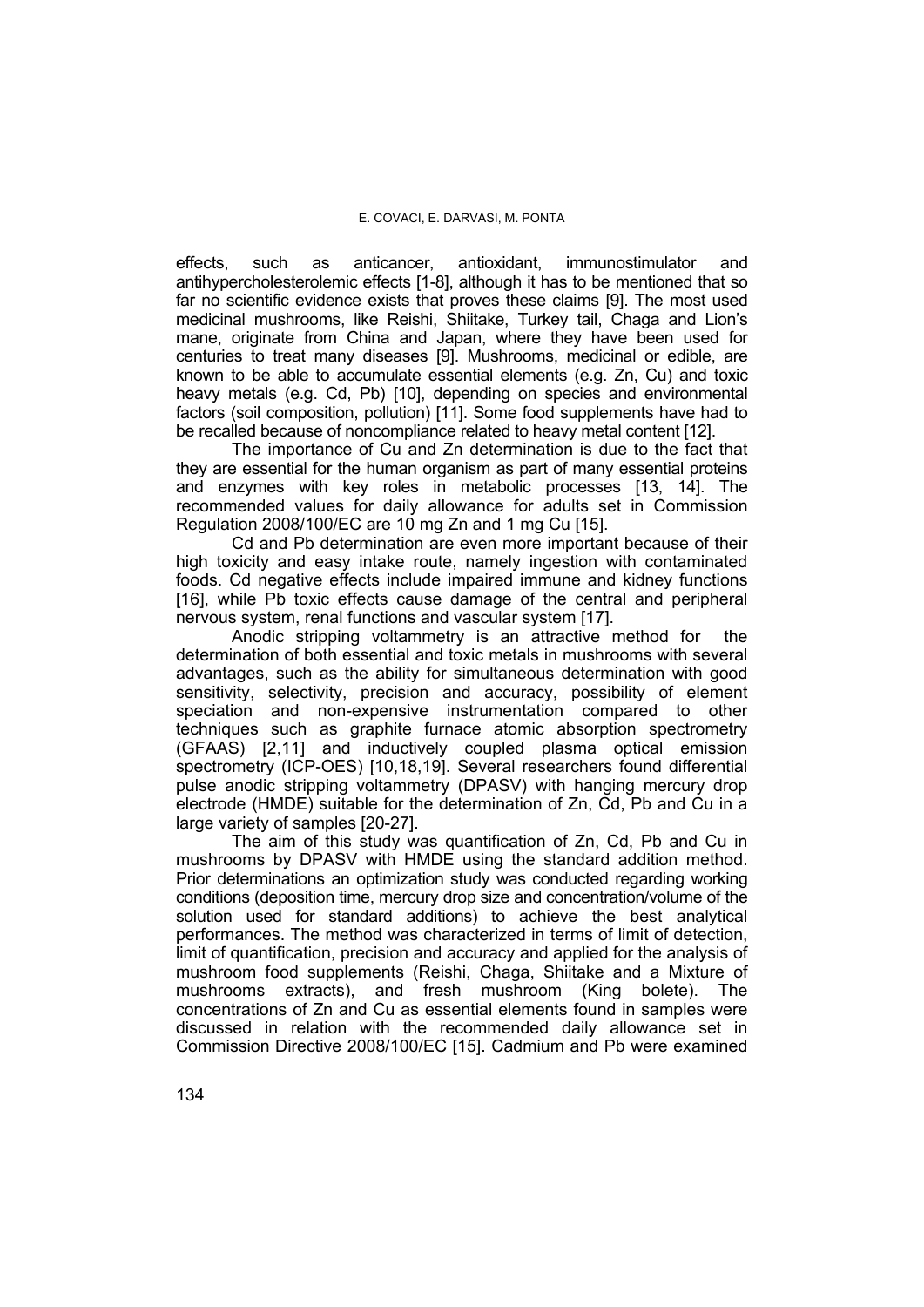SIMULTANEOUS DETERMINATION OF Zn, Cd, Pb AND Cu IN MUSHROOMS ...

in relation with maximum acceptable levels of toxic elements in mushrooms and mushroom supplements, set in Commission Regulation No 1881/2006 [28] and 629/2008 [29]. The risk of intoxication *via* ingestion of analyzed samples was examined in light of Joint FAO/WHO Expert Committee on Food Additives (JECFA) recommendations [30].

## **RESULTS AND DISCUSSION**

#### **Method optimization**

Prior to simultaneous determination of Zn, Cd, Pb and Cu by DPASV, several parameters such as volume/metal concentrations of the spiking solution, drop size and deposition time were optimized in order to achieve the best figures of merit for the method.

### *Multi-element standard solution*

Optimization of the multi-element standard solution used in the standard addition calibration was considered necessary because of the uncertainty in precision of measurements when adding smaller volumes of higher concentration vs. higher volumes of lower concentration. For this, five multi-element standard solutions with variable metal concentrations were prepared, and four spikes were added to supporting electrolyte in each case (Table 1). The added amounts were adjusted to keep constant the final metal concentration in the electrolytic cell (59.8  $\mu$ g L<sup>-1</sup> Zn, 3.74  $\mu$ g L<sup>-1</sup> Cd, 3.12 µg L<sup>-1</sup> Pb and 12.5 µg L<sup>-1</sup> Cu). These metal concentrations were found to be appropriate to result in an increase of 2-3 times of the analytic signal in the standard addition method.

| Table 1. Metal concentrations in the multi-standard solution and spike amounts for |                        |  |  |  |
|------------------------------------------------------------------------------------|------------------------|--|--|--|
|                                                                                    | the optimization study |  |  |  |

|                      | Added<br>volume | Metal concentration in the multi-element<br>standard solution (mg $L^{-1}$ ) |       |       |       |  |  |
|----------------------|-----------------|------------------------------------------------------------------------------|-------|-------|-------|--|--|
|                      | (mL)            | Zn                                                                           | Cd    | Pb    | Cu    |  |  |
| Standard solution 1  | 0.025           | 24.0                                                                         | 1.50  | 1.25  | 5.00  |  |  |
| Standard solution 2  | 0.050           | 12.0                                                                         | 0.752 | 0.626 | 2.51  |  |  |
| Standard solution 3  | 0.100           | 6.04                                                                         | 0.378 | 0.315 | 1.26  |  |  |
| Standard solution 4  | 0.200           | 3.05                                                                         | 0.191 | 0.159 | 0.636 |  |  |
| lStandard solution 5 | 0.500           | 1.26                                                                         | 0.079 | 0.066 | 0.262 |  |  |

For each multi-element standard solution, the signal was plotted versus the metal ion concentration resulted in the electrolyte following successive spikes. The coefficients of determination  $(R^2)$  as statistical measure of linear relationship were calculated and plotted versus the added volumes (Fig. 1).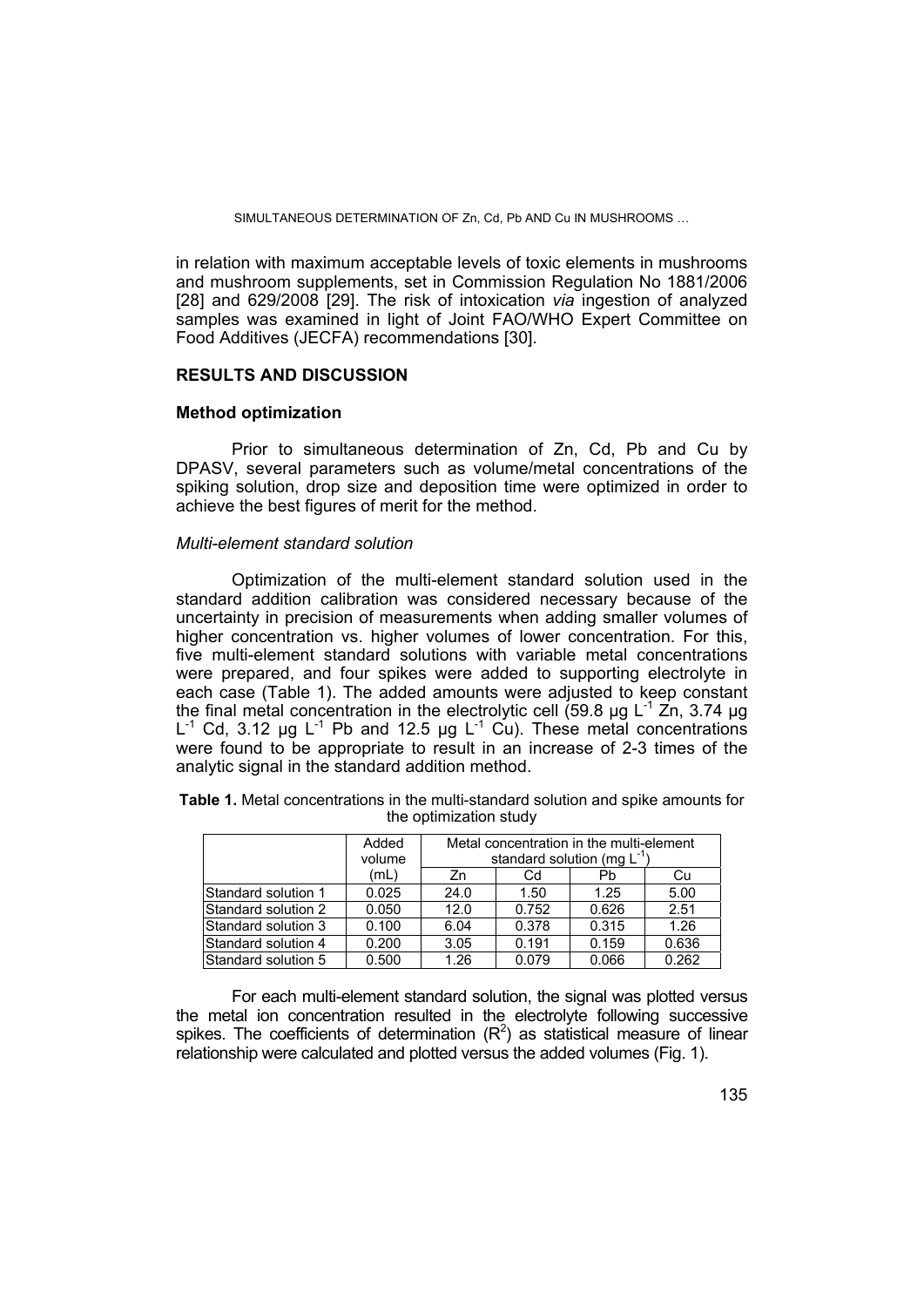

**Figure 1.** Effect of the volume/concentration of multi-element standard solution (Table 1) on the determination coefficient in standard addition in DPASV.

The spike volume of 0.200 ml (standard solution 4, Table 1) provided good coefficients of determination for all four metals (0.9993 for Zn, 0.9974 for Cd, 0.9999 for Pb and 0.9946 for Cu) and was selected as optimal for subsequent measurements. For few samples it was however necessary to adjust the concentration of the multi-element standard in order to keep constant the added volume of 0.2 mL.

## *Drop size*

Mercury drop size needs to be optimized as it should provide suitable surface for an efficient deposition of metal ions. The optimal value was determined by varying the drop size, expressed in arbitrary units (a.u.) between 4-8 and recording the corresponding voltammograms (measuring conditions in Table 4) of a solution containing 10 mL supporting electrolyte and 0.2 mL multi-element standard solution 4. The signals for different drop sizes of HMDE (Fig. 2) indicated as optimal the drop size 6 (a.u.) as it provided the highest signals. All further experiments were carried out using this HMDE size.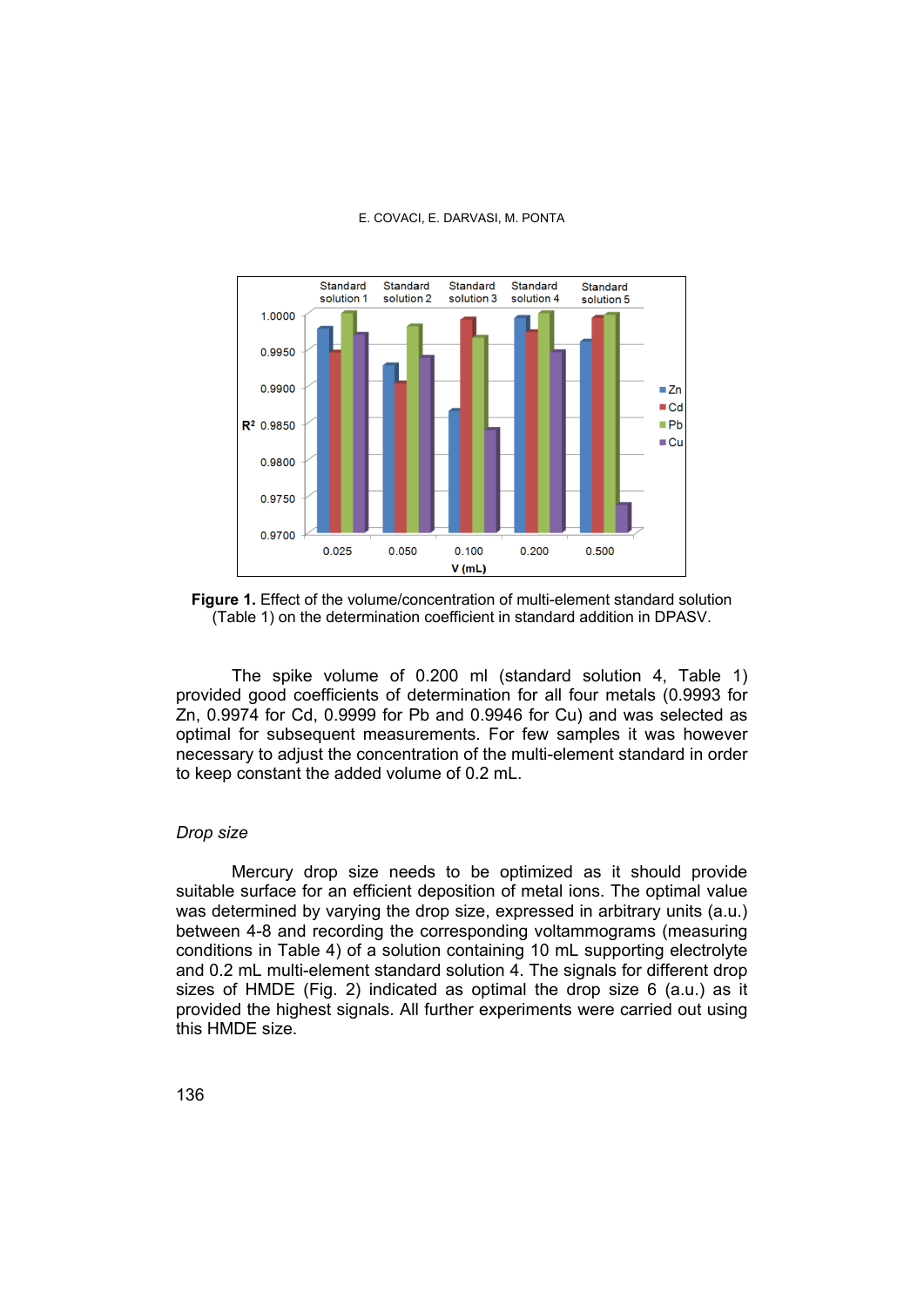

SIMULTANEOUS DETERMINATION OF Zn, Cd, Pb AND Cu IN MUSHROOMS …

**Figure 2.** Effect of mercury drop size on peak height. Experimental conditions:10 mL electrolyte+0.2 mL multi-element standard solution 4 containing (mg  $L^{-1}$ ): 3.05 Zn, 0.191 Cd, 0.159 Pb and 0.636 Cu.



**Figure 3.** Effect of deposition time on peak height. Experimental conditions:10 mL electrolyte+0.2 mL multi-element standard solution 4 containing (mg  $L^{-1}$ ): 3.05 Zn, 0.191 Cd, 0.159 Pb and 0.636 Cu.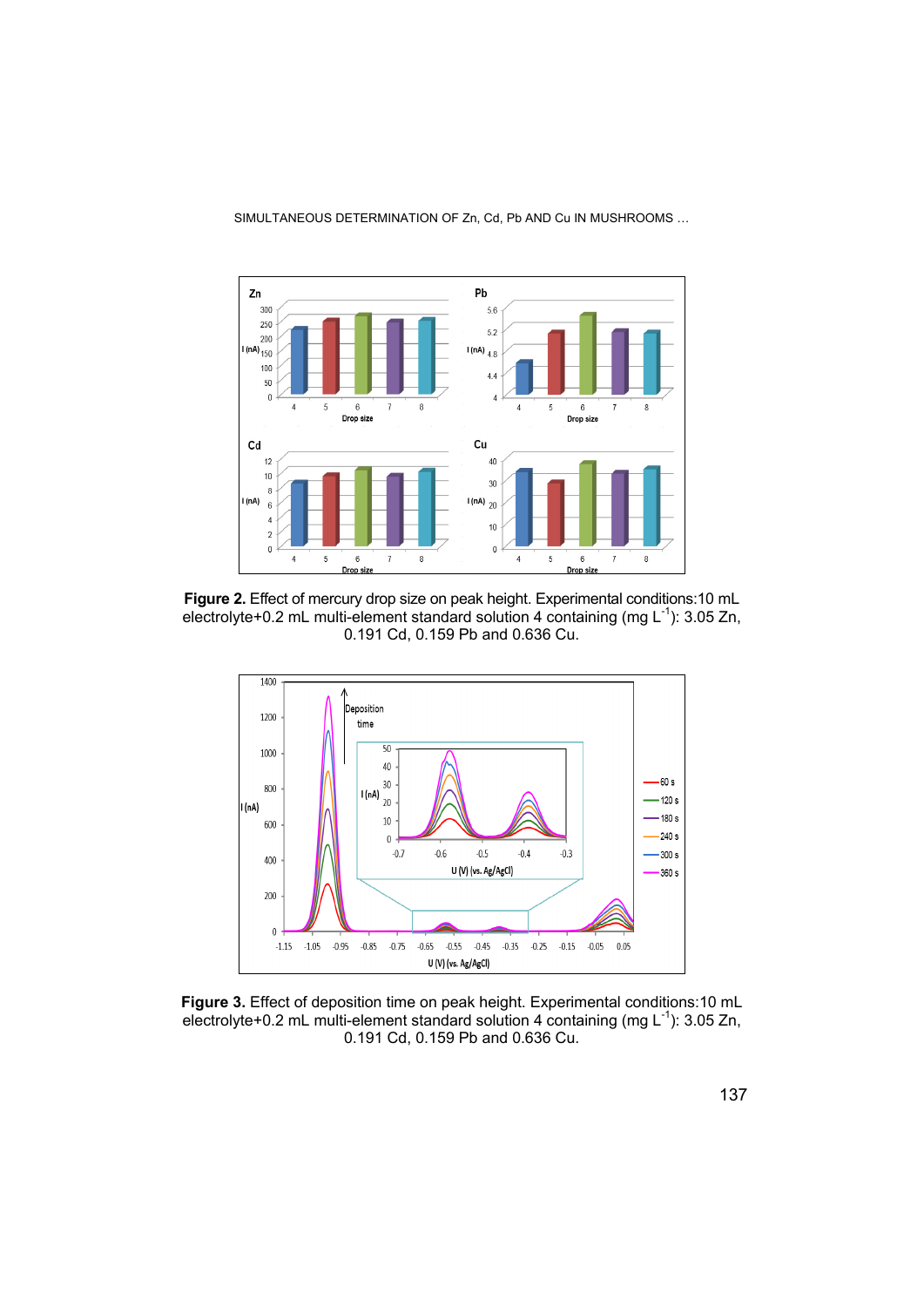### *Deposition time*

The deposition time was optimized by recording the voltammogram of the multi-element standard solution using increasing deposition times in the range of 60-360 s with 60 s increments under the conditions given in the Experimental section (Table 5). For all four metals the peak height increased linearly with deposition time as a consequence of gradual metal concentration on the mercury drop (Fig. 3), however the use of long accumulation times renders analysis slow and impractical.

A deposition time of 60 s was found to be a good compromise between sensitivity and speed of analysis.

## **Method performances**

#### *Limits of detection and quantification*

The DPASV method for the determination of Zn, Cd, Pb and Cu in mushrooms was characterized in terms of limit of detection (LoD) and limit of quantification (LoQ) in solution and dry mass under the optimized conditions. The LoD was calculated as  $3s_{\nu/x}/b$ , and LoQ as 3LoD, where  $s_{\nu/x}$ is the residual standard deviation and b is the slope of the standard addition curve [31]. LoD and LoQ in solid samples were expressed taking into account the sample preparation protocol (Table 2).

|  |  | <b>Table 2.</b> Limits of detection and quantification of Zn, Cd, Pb and Cu in mushrooms |  |  |  |
|--|--|------------------------------------------------------------------------------------------|--|--|--|
|  |  | by DPASV                                                                                 |  |  |  |

| Metal                                      | $\mathsf{LoD}^{\mathsf{a}}$ (µg $\mathsf{L}^{\mathsf{a}}$ | $\text{LoQ}^{\text{D}}$ (µg $\text{L}^{\text{-}}$ | $\mathsf{LoD}^c$ (µg g <sup>-</sup><br>dry mass) | $\text{LoQ}^c$ (µg g<br>dry mass) |
|--------------------------------------------|-----------------------------------------------------------|---------------------------------------------------|--------------------------------------------------|-----------------------------------|
| Zn                                         | 19.1                                                      | 57.4                                              | 0.95                                             | 2.84                              |
| Cd                                         | 0.24                                                      | 0.72                                              | 0.012                                            | 0.035                             |
| Pb                                         | 3.17                                                      | 9.52                                              | 0.16                                             | 0.47                              |
| Cu                                         | 14.0                                                      | 42.1                                              | 0.70                                             | 2.09                              |
| $\frac{1}{2}$ coloured as $2e^{-\sqrt{h}}$ |                                                           |                                                   |                                                  |                                   |

 $\sigma^a$  calculated as 3s<sub>y/x</sub>/b.<br>b coloulated as 3LoD

**b** calculated as 3LoD.

 $\textdegree$  calculated for 1 g solid sample digested and diluted to 50 mL and 0.5 mL solution taken for analysis.

According to Table 2, lower LoDs were obtained for Cd  $(0.24 \mu g L^{-1})$ and Pb (3.17 µg L<sup>-1</sup>), and higher for Zn (19.1 µg L<sup>-1</sup>) and Cu (14.0 µg L<sup>-1</sup>). Compared to LoDs obtained in other reports for DPASV (0.26-0.69  $\mu$ g L<sup>-1</sup> Zn, 0.05-1.00 ug L<sup>-1</sup> Cd, 0.5-0.8 ug L<sup>-1</sup> Pb and 0.24-2.00 ug L<sup>-1</sup> Cu) [22,25,32], our LoD for Cd in sample solution was similar, while for Cu, Pb and Zn poorer. The difference is explained by the fact that our LoDs were calculated from the parameters of the standard addition curve, while the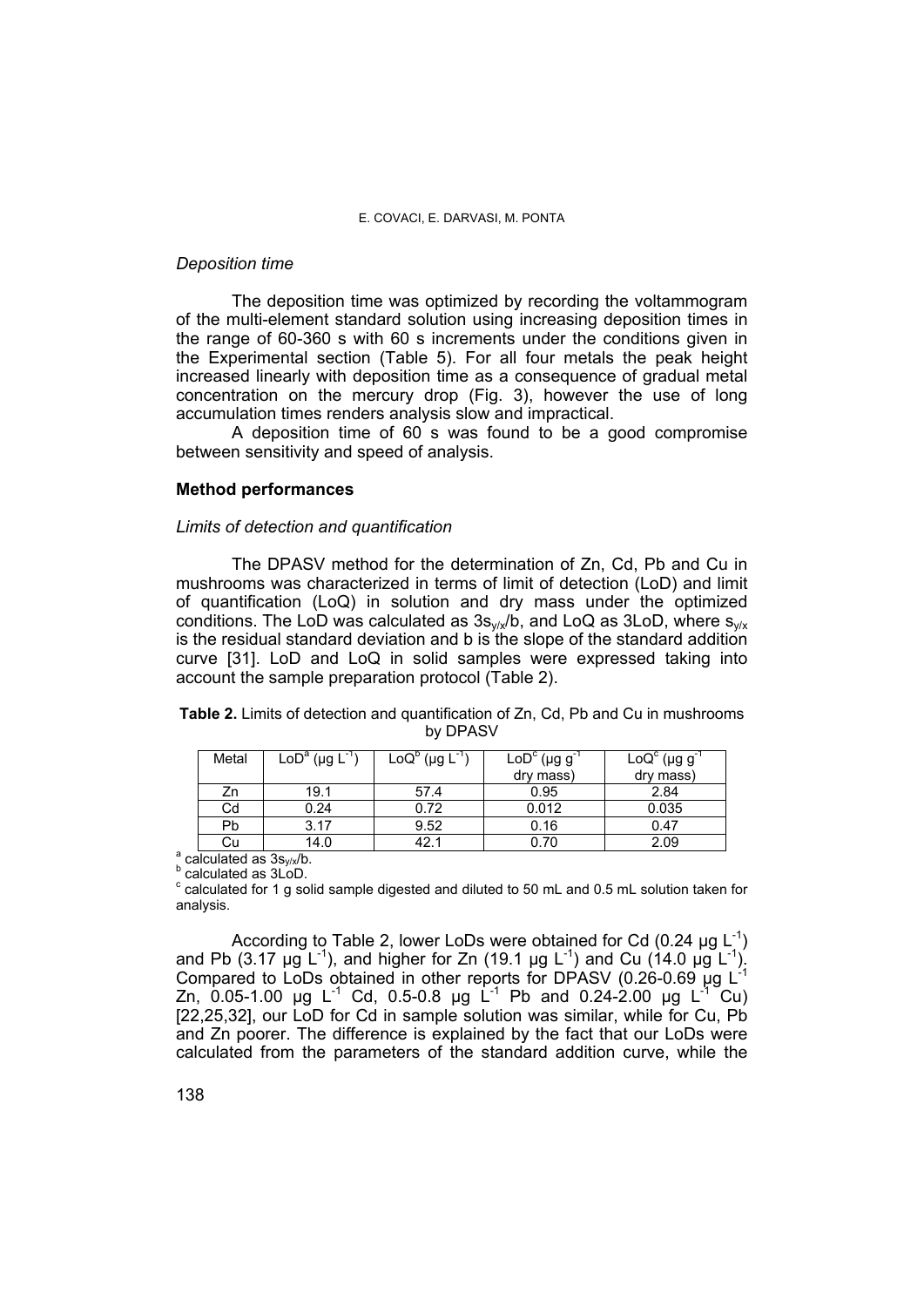SIMULTANEOUS DETERMINATION OF Zn, Cd, Pb AND Cu IN MUSHROOMS ...

literature values refer to synthetic solutions. In comparison with other widely used spectrometric techniques (ICP-OES, GFAAS), our LoDs were comparable for Cd and Pb  $(0.2-1)$  ug L<sup>-1</sup> (Cd), 1-5 ug L<sup>-1</sup> (Pb) [33]) and poorer for Zn and Cu (0.09-1 µg  $L^{\frac{1}{2}}$  (Zn), 0.2-2 µg  $L^{\frac{1}{2}}$  (Cu) [33]). The optimized DPASV method makes possible determination of Cd and Pb as toxic elements in mushrooms/food supplements, since LOQ found by us provide quantification starting from  $0.04 \mu g g^{-1}$  Cd and  $0.5 \mu g g^{-1}$  Pb, which are much lower than the maximum allowed concentration in mushroom supplements (1 µg  $g^{-1}$  Cd and 3 µg  $g^{-1}$  Pb) [29]. The use of DPASV method, on the other hand, provides the advantage of simultaneous multi-element determination compared to AAS and low analysis costs.

## *Accuracy*

 Method accuracy was assessed through a spike recovery test (n=3 spikes). A good agreement between found and theoretical amounts was obtained for 95% confidence level. Mean recoveries were  $(\%)$ : 104 $\pm$ 6 Cu, 102 $\pm$ 4 Cd, 100 $\pm$ 7 Pb and 102 $\pm$ 5 Cu and included in all cases the 100% value.

## **Analysis of mushroom samples**

Results obtained for metal concentration in mushroom food supplements and mushroom expressed in dry weight are summarized in Table 3.

| Mushrooms            | Mean±C.I. <sup>a</sup> (µg g <sup>-1</sup> dry weight) |                 |                 |                 |  |  |  |
|----------------------|--------------------------------------------------------|-----------------|-----------------|-----------------|--|--|--|
|                      | Zn                                                     | Cd              | Pb              | Cu              |  |  |  |
| Food supplements     |                                                        |                 |                 |                 |  |  |  |
| Reishi               | $32.7 \pm 1.2$                                         | $0.06 + 0.01$   | $2.63 \pm 0.34$ | $1.44 \pm 0.12$ |  |  |  |
| Chaga                | $49.0 \pm 2.0$                                         | $0.40 \pm 0.06$ | $3.60 + 0.12$   | $4.00 \pm 0.72$ |  |  |  |
| Shiitake             | $10.4 \pm 0.5$                                         | $0.57 \pm 0.16$ | $2.34 \pm 0.18$ | $6.62{\pm}4.90$ |  |  |  |
| Mixture              | $46.4 \pm 7.2$                                         | $0.09 + 0.01$   | $3.27 \pm 0.16$ | $21.5 \pm 5.8$  |  |  |  |
| Fresh mushroom       |                                                        |                 |                 |                 |  |  |  |
| King bolete          | $102 + 4$                                              | $0.69 + 0.02$   | $1.83 + 0.05$   | $24.1 \pm 1.4$  |  |  |  |
| RSD <sup>b</sup> (%) | $1.5 - 7.4$                                            | $1.4 - 11.6$    | $1.1 - 5.2$     | $2.4 - 10.9$    |  |  |  |

| <b>Table 3.</b> Metal concentrations in the analyzed mushroom and mushroom supplements |  |  |
|----------------------------------------------------------------------------------------|--|--|
|                                                                                        |  |  |

 $\degree$  C.I. is the confidence interval for 95% confidence level (n=3 successive measurements).  $<sup>b</sup>$  RSD (%) is the relative standard deviation.</sup>

RSD for all four metals varied between 1.1 and 11.6 %, thus proving precision better than 10% for Zn and Pb and up to 11% for Cd and Cu, fulfilling the recommendation of AOAC in terms of precision [34].

The most abundant metal was found to be Zn (10.4-102  $\mu$ g g<sup>-1</sup>), in agreement with the characteristic of mushrooms to accumulate Zn [2,35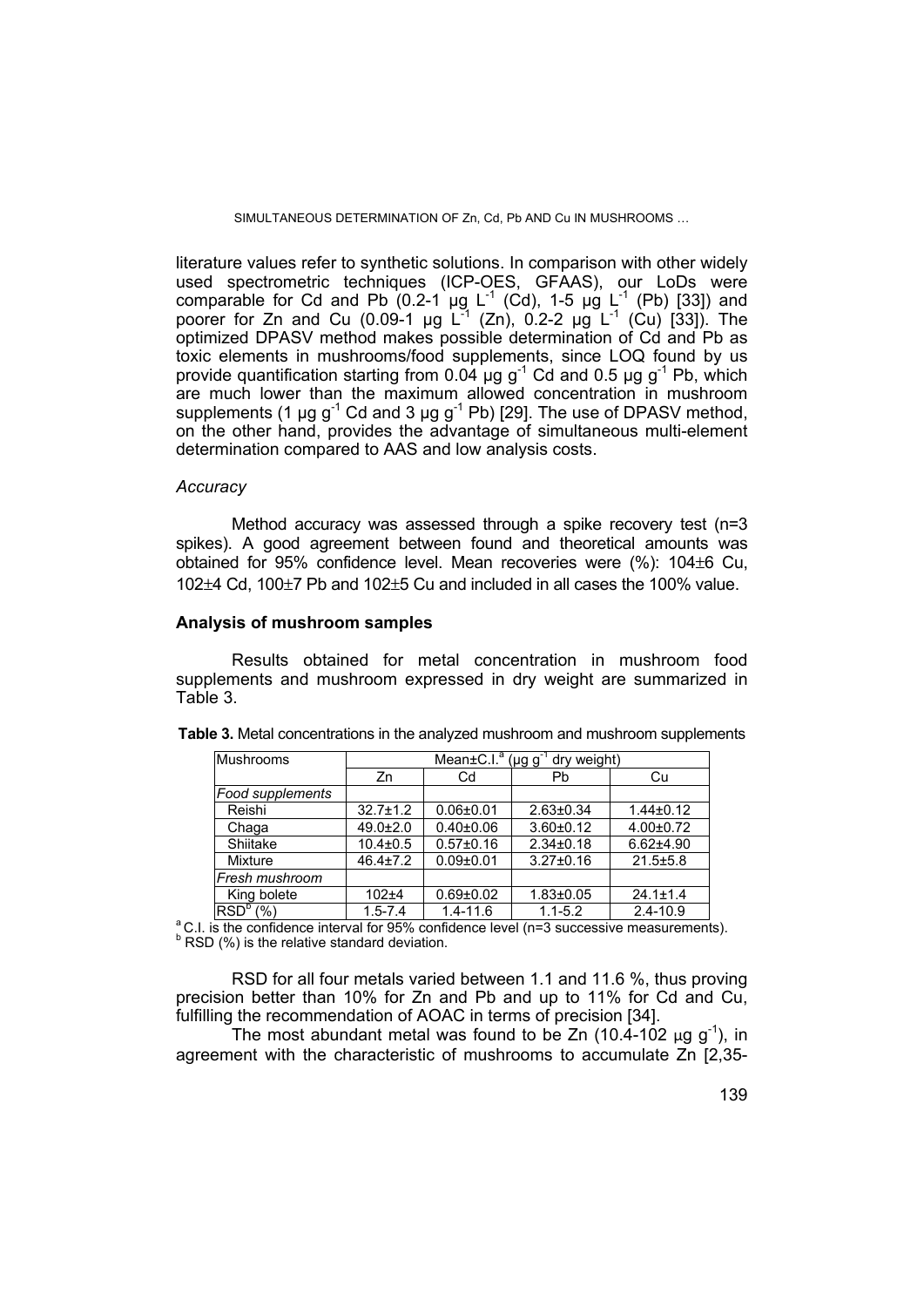37], while Cu was found in lower concentrations  $(1.44-24.1 \mu g g^{-1})$ . The high concentration of Zn is beneficial as human organism has greater need for Zn than Cu [29]. Among the analyzed samples, the highest amounts of both Zn and Cu were found in King bolete mushroom (102  $\mu$ g g<sup>-1</sup> Zn and 24.1  $\mu$ g g<sup>-1</sup> Cu), followed by the mixture of medicinal mushroom capsules (46.4  $\mu$ g g<sup>-1</sup> Zn and 21.5  $\mu$ g g<sup>-1</sup> Cu).

Cadmium in the edible mushroom (0.69  $\mu$ g g<sup>-1</sup>) was found to be only slightly higher than in supplements (0.06-0.57  $\mu$ g g<sup>-1</sup>).

Lead was in the range 1.83-3.60  $\mu$ g g<sup>-1</sup>. Thus, the benefit of high concentration of essential elements is limited to some extent.

The comparison of results obtained for the edible King bolete with dietary supplements revealed no evident discrepancy in terms of Cd, Pb and Cu, unlike Zn, for which the content was approximately twofold higher, namely 102 μg g<sup>-1</sup> for the King bolete, versus 10.4-49.0 μg g<sup>-1</sup> in dietary supplements. Much higher concentrations of Zn, Cd and Pb were reported in other studies for the same mushroom species (55.5-283.9 μg  $g^{-1}$  Zn, 0.66-283.9 μg g<sup>-1</sup> Cd and 0.14-86 μg g<sup>-1</sup> Pb), while similar concentrations were found for Cu (13.7-55.7 µg g<sup>-1</sup>) [1-2,10,18,37].

## *Assessment of Cu, Pb, Zn and Cd intake via mushroom and mushroom supplements consumption*

The maximum allowed concentrations of Cd and Pb in mushroom supplements are 1.0  $\mu$ g g<sup>-1</sup> and 3.0  $\mu$ g g<sup>-1</sup> dry weight according to Commission Regulation (EC) No 629/2008 [29], and 0.2  $\mu$ g g<sup>-1</sup> and 0.3  $\mu$ g g<sup>-1</sup> wet weight respectively in cultivated fungi set in Commission Regulation (EC) No 1881/2006 [28]. Assuming 90 % moisture content in fresh mushrooms, the maximum acceptable levels expressed in dry mass become 2  $\mu$ g g<sup>-1</sup> Cd and 3 μg g-1 Pb in King bolete mushroom. As show data in Table 3, Cd concentrations in all samples were below the set values, while Pb limit was exceeded in the case of Chaga and Mixture supplement by up to 20%.

Table 4 presents the intake of Zn and Cu as essential elements, and Cd and Pb as toxic heavy metals from mushroom supplements *via* the maximum dose recommended by the manufacturer (5.4 g day<sup>-1</sup> Reishi, 2 g day<sup>-1</sup> Chaga, 4 g day<sup>-1</sup> Shiitake and 2.46 g day<sup>-1</sup> mushroom Mixture) and a serving of 100 g mushroom per day, respectively. Values for Cd were compared to the provisional tolerable monthly intake (PTMI) of 0.025 mg Cd/kg body weight (1.5 mg for 60 kg body weight) set by the Joint FAO/WHO Expert Committee on Food Additives (JECFA) [30]. According to data in Table 4 the limit was not exceeded in none of the cases.

For the evaluation of Pb intoxication *via* contaminated food, JECFA advises a dose-response analysis, separately for adults and children (1-4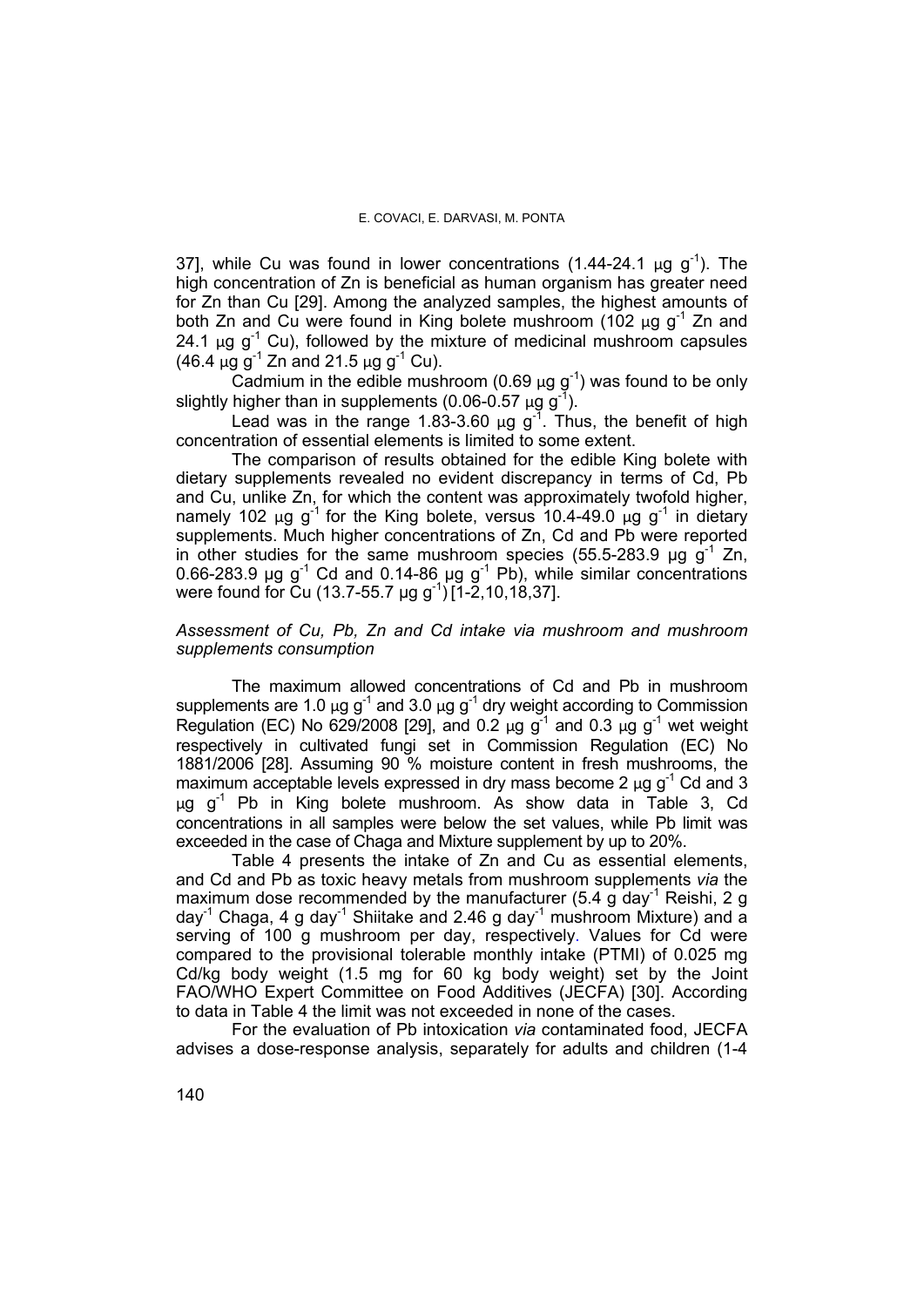SIMULTANEOUS DETERMINATION OF Zn, Cd, Pb AND Cu IN MUSHROOMS

years old) [30]. Accordingly, for a 60 kg adult the exposure to 0.02 μg Pb/kg body weight per day (1.2 μg/day) represents a negligible health risks, 1.2 μg Pb/kg body weight per day (72 μg/day) is associated with an increase of systolic blood pressure and 3 μg Pb/kg body weight per day (180 μg/day) is proven to cause systolic blood pressure increase associated with increase in the risks of ischemic heart disease and cerebrovascular stroke. The comparison of these values with Pb concentrations found in our samples emphasized a non-existing/low health risk (5.36-18.3 μg/day) even for samples in which Pb slightly exceeded the maximum acceptable levels.

| Mushrooms                                                                                 | Zn                      |                      | Cu                   |    | Cd                                 | Pb                        |
|-------------------------------------------------------------------------------------------|-------------------------|----------------------|----------------------|----|------------------------------------|---------------------------|
|                                                                                           | $mg \, \text{day}^{-1}$ | RDA <sup>b</sup> (%) | mg day <sup>-1</sup> |    | $RDA$ (%) mg month <sup>-1 c</sup> | $\mu$ g day <sup>-1</sup> |
| Food supplements                                                                          |                         |                      |                      |    |                                    |                           |
| Reishi                                                                                    | 0.18                    | 1.8                  | 0.01                 |    | 0.01                               | 14.2                      |
| Chaga                                                                                     | 0.10                    | 1.0                  | 0.01                 |    | 0.02                               | 7.20                      |
| Shiitake                                                                                  | 0.04                    | 0.4                  | 0.03                 | 3  | 0.07                               | 5.36                      |
| Mixture                                                                                   | 0.11                    | 1.1                  | 0.05                 | 5  | 0.01                               | 8.04                      |
| Fresh mushroom                                                                            |                         |                      |                      |    |                                    |                           |
| King bolete                                                                               | 1.02                    | 10.2                 | 0.24                 | 24 | 0.21                               | 18.3                      |
| a<br>Consumption of 100 g fresh King bolete (90% moisture)/day, 5.4 g/day Reishi, 2 g/day |                         |                      |                      |    |                                    |                           |

Table 4. Metals intake<sup>a</sup> and recommended daily allowances

Chaga, 4 g/day Shiitake and 2.46 g/day Mixture.

<sup>b</sup> RDA is the Recommended Daily Allowance (10 mg/day Zn and 1 mg/day Cu [15]).

 $\textdegree$  Calculated for a 60 kg adult and month consisting of 30 days.

Zn intake through supplements expressed as Recommended Daily Allowance (%RDA) was in the range 0.4 (Shiitake)-1.8 (Reishi) and much higher in the case of the King bolete (10.2%). The situation was very similar in the case of Cu, with higher %RDA for the fresh mushrooms (24%) than in supplements (1% for Reishi and Chaga - 5% for the Mixture).

## **CONCLUSIONS**

 Anodic stripping voltammetry with hanging mercury drop electrode was optimized for the determination of Zn, Cd, Pb and Cu in mushroom food supplements and fresh mushroom in terms of multi-element standard solution used in the standard addition method, Hg drop size and deposition time. Performances of the methods were assessed regarding LoD, LoQ, accuracy and precision and were found to be satisfactory for the analyses of mushroom samples after mineralization.

The comparison of metal concentration in food supplements and the edible King bolete fungus revealed no difference in terms of Cd, Pb and Cu content, while Zn was more abundant in the fresh mushroom. It has been found that King bolete represents a significant source of Cu and Zn compared to the recommended daily allowance, while Cd and Pb pose no health risk for both food supplements and fresh mushroom.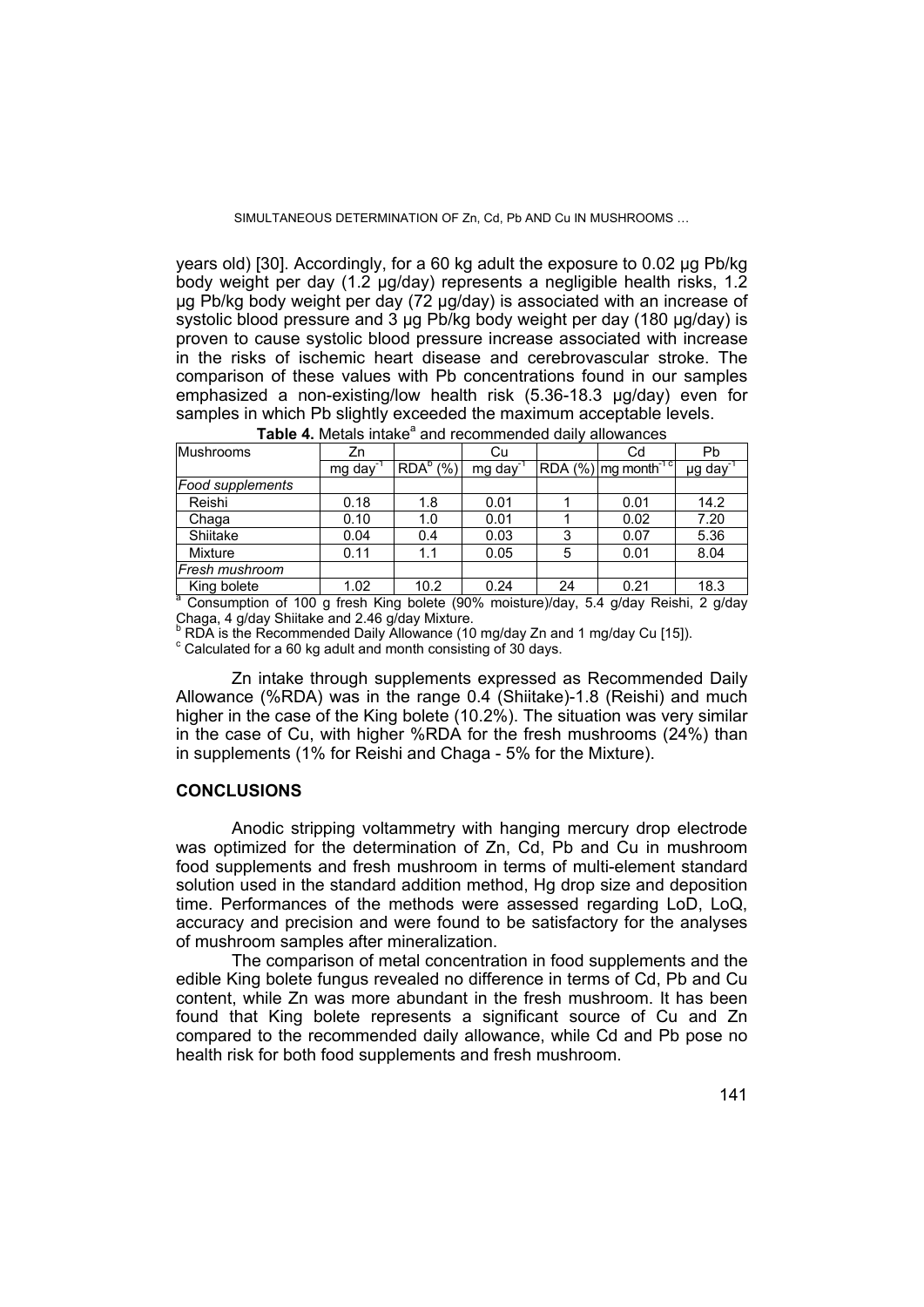## **EXPERIMENTAL SECTION**

### **Reagents, stock solutions and samples**

Nitric acid 69%, perchloric acid 70%, hydrochloric acid fuming 37% and stock solutions of Zn, Cd, Pb and Cu  $(1000 \text{ mg L}^{-1})$  were purchased from Merck (Darmstadt, Germany); acetic acid ≥99.5% and sodium hydroxide ≥99% were purchased from Sigma-Aldrich (Hamburg, Germany). All dilutions throughout this study were made using doubly distilled water obtained with Fistreem Cyclon Double (Bi-) Distiller (United Kingdom).

The analyzed samples were mushroom supplements: Reishi (*Ganoderma lucidum*) as tablets, Chaga (*Inonotus obliquus*), Shiitake (*Lentinula edodes*) as dried powders and a Mixture of medicinal mushroom extracts as capsules recommended for their benefit associated to overall good health, balance in the organism, memory, respiratory function and resistance to the aging process, as well as a fresh mushroom, King bolete (*Boletus edulis*), from local market.

## **Instrumentation**

Voltammetric measurements were carried out using the 797 VA Computrace, Metrohm AG (Switzerland) instrument. The voltammetric analyzer was controlled by computer, using the VA Computrace software Metrohm. Operating conditions are given in Table 5.

| Electrode                          | HMDE - Hanging mercury drop electrode                            |  |  |  |  |  |
|------------------------------------|------------------------------------------------------------------|--|--|--|--|--|
| Drop size                          | 4-8, optimal 6                                                   |  |  |  |  |  |
| Stirring rate                      | 2000 rpm                                                         |  |  |  |  |  |
| Initial Ar purging                 | 180 <sub>s</sub>                                                 |  |  |  |  |  |
| Deposition potential               | $-1.2V$                                                          |  |  |  |  |  |
| Deposition time                    | 60-360 s, optimal 60 s                                           |  |  |  |  |  |
| Equilibration time                 | 5 <sub>s</sub>                                                   |  |  |  |  |  |
| Start potential                    | $-1.2V$                                                          |  |  |  |  |  |
| End potential                      | 0.08V                                                            |  |  |  |  |  |
| Pulse amplitude                    | 0.05V                                                            |  |  |  |  |  |
| Pulse time                         | 0.04 s                                                           |  |  |  |  |  |
| Voltage step                       | 0.005V                                                           |  |  |  |  |  |
| Voltage step time                  | 0.3s                                                             |  |  |  |  |  |
| Scan rate                          | $0.0168 V s^{-1}$                                                |  |  |  |  |  |
| Quantification                     | Peak height                                                      |  |  |  |  |  |
| Oxidation potentials (vs. Ag/AgCl) |                                                                  |  |  |  |  |  |
| Zn                                 | (-0.90)-(-1.00) V                                                |  |  |  |  |  |
| Cd                                 | (-0.56)-(-0.58) V                                                |  |  |  |  |  |
| Pb                                 | (-0.38)-(-0.41) V                                                |  |  |  |  |  |
| Cu                                 | $(-0.03)-(+0.01)$ V                                              |  |  |  |  |  |
| Supporting electrolyte             | 1 mL acetate buffer (pH 4.6, ionic strength 0.1) and 9 mL $H_2O$ |  |  |  |  |  |

**Table 5**. Working conditions for DPASV measurements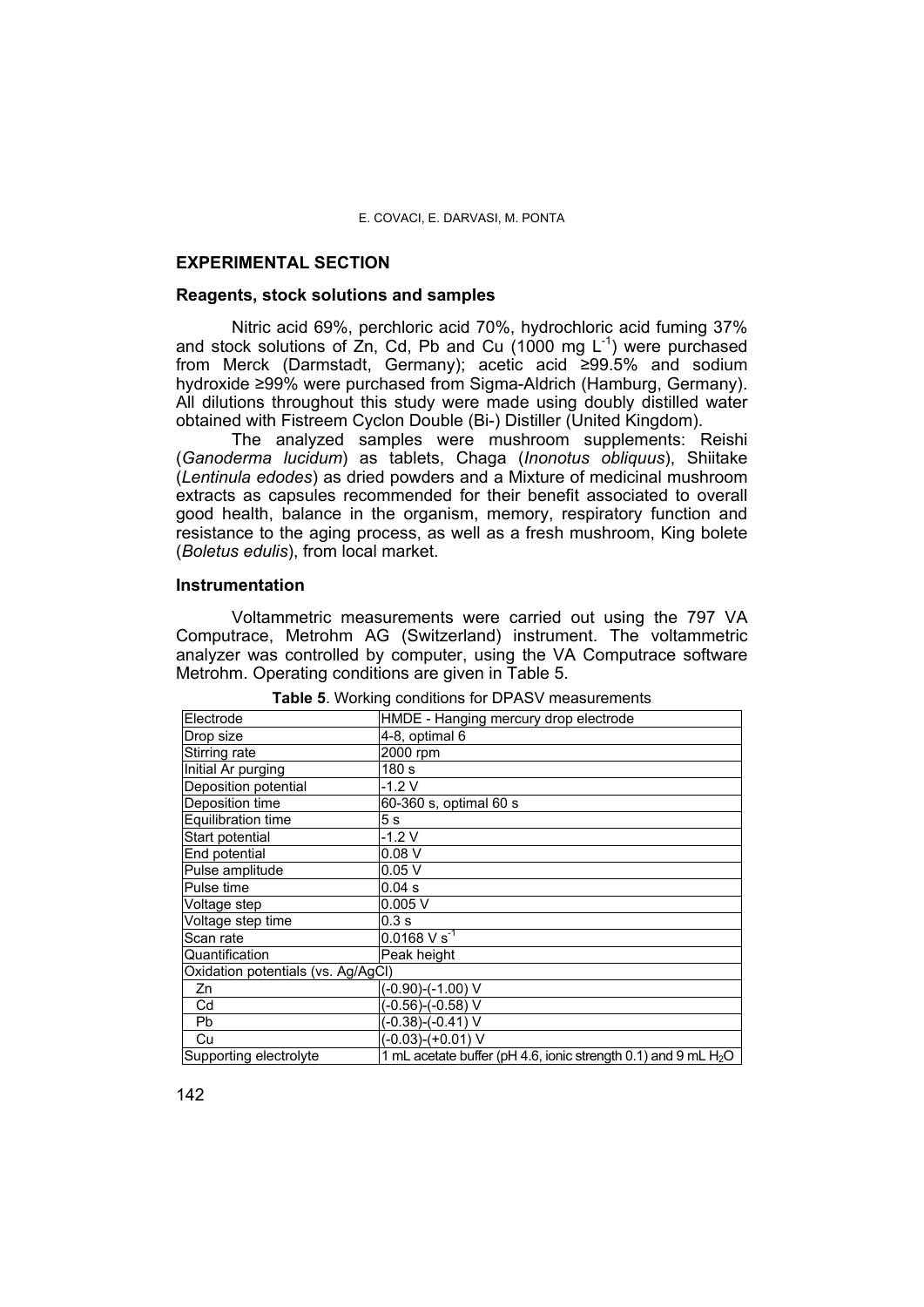SIMULTANEOUS DETERMINATION OF Zn, Cd, Pb AND Cu IN MUSHROOMS ...

## **Sample preparation**

All samples were dried to constant weight, ground in a mortar (if necessary) and sieved to  $\leq 63$  um. The King bolete analytical sample was constituted of whole mushroom (stem and cap). An amount of 1 g sample was digested with 20 mL HNO<sub>3</sub> and 5 mL HClO<sub>4</sub>, by heating on a sand bath. The digest was filtered and diluted to 50 mL in volumetric flasks.

#### **Sample measurement**

Quantitative analyses were realized using 0.5 mL aliquots from the digested sample added to 10 mL supporting solution (9 mL  $H<sub>2</sub>O$  and 1 mL acetate buffer). Steps of DPASV: deaeration of electrolyte by Ar purging for 180 s; analyte deposition at HMDE at -1.2 V under stirring, equilibration for 5s; anodic stripping and voltammogram recording in the range (-1.2) - (0.08) V. Simultaneous determination of Zn, Cd, Pb and Cu was performed using the standard addition method (n=4 spikes) under the optimized conditions given in Table 5.

#### **REFERENCES**

- 1. S. W. Chiu, Z. M. Wang, T. M. Leung, D. Moore*, Food and Chemical Toxicology*, **2000**, 38, 173.
- 2. C. Wang, Y. Hou, *Biological Trace Element Research*, **2011**, 142, 843.
- 3. K. K. W. Chu, S. S. S. Ho, A. H. L. Chow*, Journal of Clinical Pharmacology*, **2002**, 42, 976.
- 4. N. Caglarirmak, *Food Chemsitry,* **2007**, 105, 1188.
- 5. M. G. Shashidhar, P. Giridhar, K. Udaya Sankar, B. Manohar, *Journal of Functional Foods,* **2013**, 5, 1013.
- 6. J. Glamoclija, A. Ciric, M. Nikolic, A. Fernandes, L. Barros, R. C. Calhelha, I. C. F. R. Ferreira, M. Soković, L. J. L. D. van Griensven*, Journal of Ethnopharmacology*, **2015**, 162, 323.
- 7. http://plants.alaska.gov/pdf/Conks.pdf (Accessed: 14 April 2017).
- 8. http://www.medicalmushrooms.net/fomes-fomentarius/ (Accessed: 14 April 2017).
- 9. N.P. Money, *Fungal Biology*, **2016**, 120, 449.
- 10. P. L. George, T. D. Ranatunga, S. S. Reddy, G. C. Sharma*, American Journal of Food Technology,* **2014**, 9, 360.
- 11. D. Zhang, T. Gao, P. Ma, Y. Luo, P. Su, *Wuhan University Journal for Natural Sciences*, **2008,** 13, 267
- 12. https://www.fda.gov/ForConsumers/ConsumerUpdates/ucm050803.htm
- 13. http://www.rcsb.org/pdb/home/home.do (Accessed: 02 February 2017)
- 14. J. Osredkar, N. Sustar, *J. Clinic. Toxicol*., **2011**, S3:001. doi: 10.4172/2161- 0495.S3-001.
- 15. Commission Directive 2008/100/EC amending Council Directive 90/496/EEC on nutrition labeling for foodstuffs as regards recommended daily allowances, energy conversion factors and definitions, *Official Journal of the European Union*, 28 October **2008**, L 285/9.